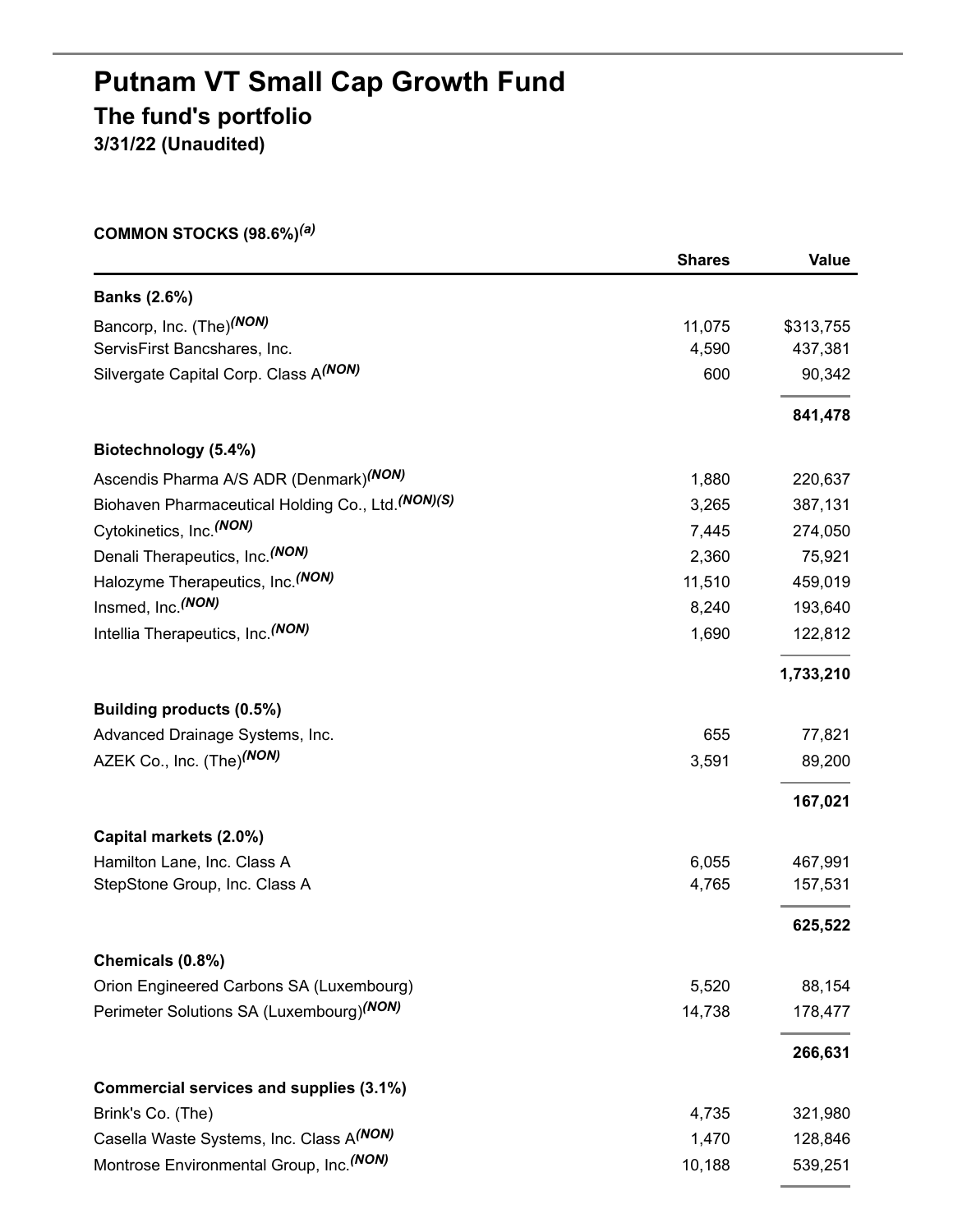|                                                          |        | 990,077   |
|----------------------------------------------------------|--------|-----------|
| Construction and engineering (3.1%)                      |        |           |
| EMCOR Group, Inc.                                        | 2,255  | 253,981   |
| WillScot Mobile Mini Holdings Corp. (NON)                | 19,052 | 745,505   |
|                                                          |        |           |
|                                                          |        | 999,486   |
| Containers and packaging (0.6%)                          |        |           |
| Ranpak Holdings Corp. (NON)                              | 9,562  | 195,352   |
|                                                          |        |           |
|                                                          |        | 195,352   |
| Electronic equipment, instruments, and components (3.3%) |        |           |
| Littelfuse, Inc.                                         | 1,975  | 492,585   |
| Novanta, Inc. (NON)                                      | 4,025  | 572,717   |
|                                                          |        |           |
|                                                          |        | 1,065,302 |
| Energy equipment and services (1.7%)                     |        |           |
| ChampionX Corp. <sup>(NON)</sup>                         | 14,845 | 363,406   |
| Liberty Oilfield Services, Inc. Class A(NON)             | 10,990 | 162,872   |
|                                                          |        |           |
|                                                          |        | 526,278   |
| Equity real estate investment trusts (REITs) (0.9%)      |        |           |
| Ryman Hospitality Properties, Inc. <sup>(NON)</sup>      | 3,040  | 282,021   |
|                                                          |        |           |
|                                                          |        | 282,021   |
| Food and staples retail (1.6%)                           |        |           |
| Performance Food Group Co. (NON)                         | 10,310 | 524,882   |
|                                                          |        |           |
|                                                          |        | 524,882   |
| Health-care equipment and supplies (7.9%)                |        |           |
| AtriCure, Inc. (NON)                                     | 2,900  | 190,443   |
| Axonics, Inc. (NON)(S)                                   | 5,980  | 374,348   |
| CONMED Corp.                                             | 4,905  | 728,638   |
| InMode, Ltd. (Israel) <sup>(NON)</sup>                   | 15,244 | 562,656   |
| Lantheus Holdings, Inc. (NON)                            | 10,510 | 581,308   |
| STAAR Surgical Co. (NON)                                 | 1,280  | 102,285   |
|                                                          |        |           |
|                                                          |        | 2,539,678 |
| Health-care providers and services (3.9%)                |        |           |
| Option Care Health, Inc. (NON)                           | 6,775  | 193,494   |
| R1 RCM, Inc. (NON)                                       | 30,798 | 824,154   |
| Surgery Partners, Inc. (NON)                             | 4,400  | 242,220   |
|                                                          |        |           |
|                                                          |        | 1,259,868 |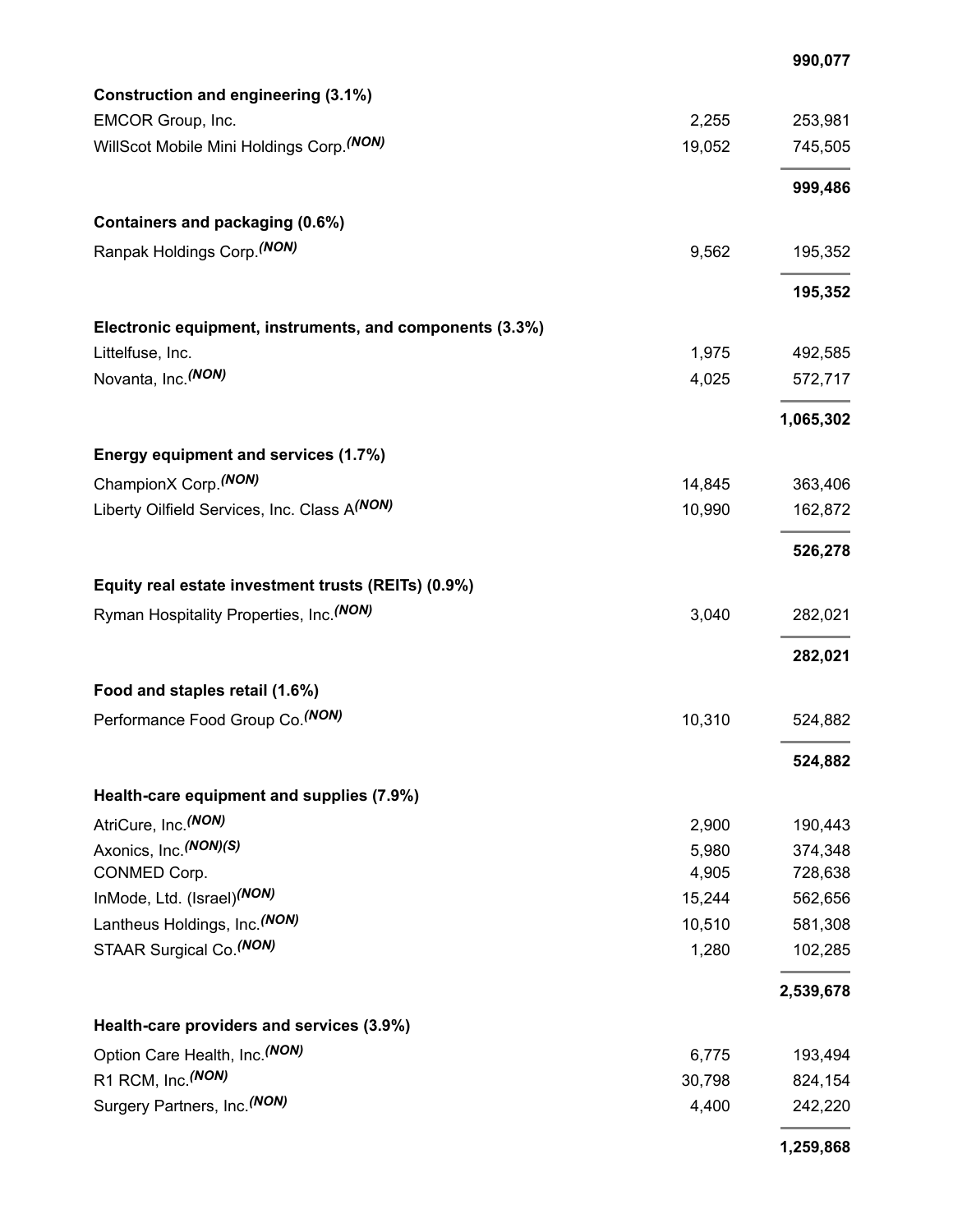| Health-care technology (1.4%)               |        |           |
|---------------------------------------------|--------|-----------|
| Health Catalyst, Inc. (NON)                 | 5,364  | 140,161   |
| Omnicell, Inc. (NON)                        | 2,255  | 292,000   |
|                                             |        | 432,161   |
| Hotels, restaurants, and leisure (5.9%)     |        |           |
| Accel Entertainment, Inc. <sup>(NON)</sup>  | 18,170 | 221,311   |
| Churchill Downs, Inc.                       | 2,700  | 598,806   |
| Everi Holdings, Inc. (NON)                  | 17,170 | 360,570   |
| F45 Training Holdings, Inc. (NON)           | 14,800 | 158,360   |
| Planet Fitness, Inc. Class A(NON)           | 6,680  | 564,326   |
|                                             |        | 1,903,373 |
| Insurance (1.9%)                            |        |           |
| Kinsale Capital Group, Inc.                 | 2,725  | 621,355   |
|                                             |        | 621,355   |
| Interactive media and services (1.4%)       |        |           |
| Ziff Davis, Inc. (NON)                      | 4,795  | 464,060   |
|                                             |        | 464,060   |
| Internet and direct marketing retail (0.7%) |        |           |
| Revolve Group, Inc. (NON)                   | 3,925  | 210,733   |
|                                             |        |           |
|                                             |        | 210,733   |
| IT Services (3.5%)                          |        |           |
| Perficient, Inc. (NON)                      | 4,958  | 545,826   |
| WNS Holdings, Ltd. ADR (India)(NON)         | 6,840  | 584,752   |
|                                             |        | 1,130,578 |
| Life sciences tools and services (2.5%)     |        |           |
| Medpace Holdings, Inc. (NON)                | 4,105  | 671,537   |
| Repligen Corp. (NON)                        | 735    | 138,246   |
|                                             |        | 809,783   |
| Machinery (2.3%)                            |        |           |
| Altra Industrial Motion Corp.               | 4,985  | 194,066   |
| RBC Bearings, Inc. (NON)                    | 2,731  | 529,486   |
|                                             |        | 723,552   |
| Media (3.1%)                                |        |           |
| Cable One, Inc.                             | 215    | 314,812   |
| TechTarget, Inc. <sup>(NON)</sup>           | 8,229  | 668,853   |
|                                             |        | 983,665   |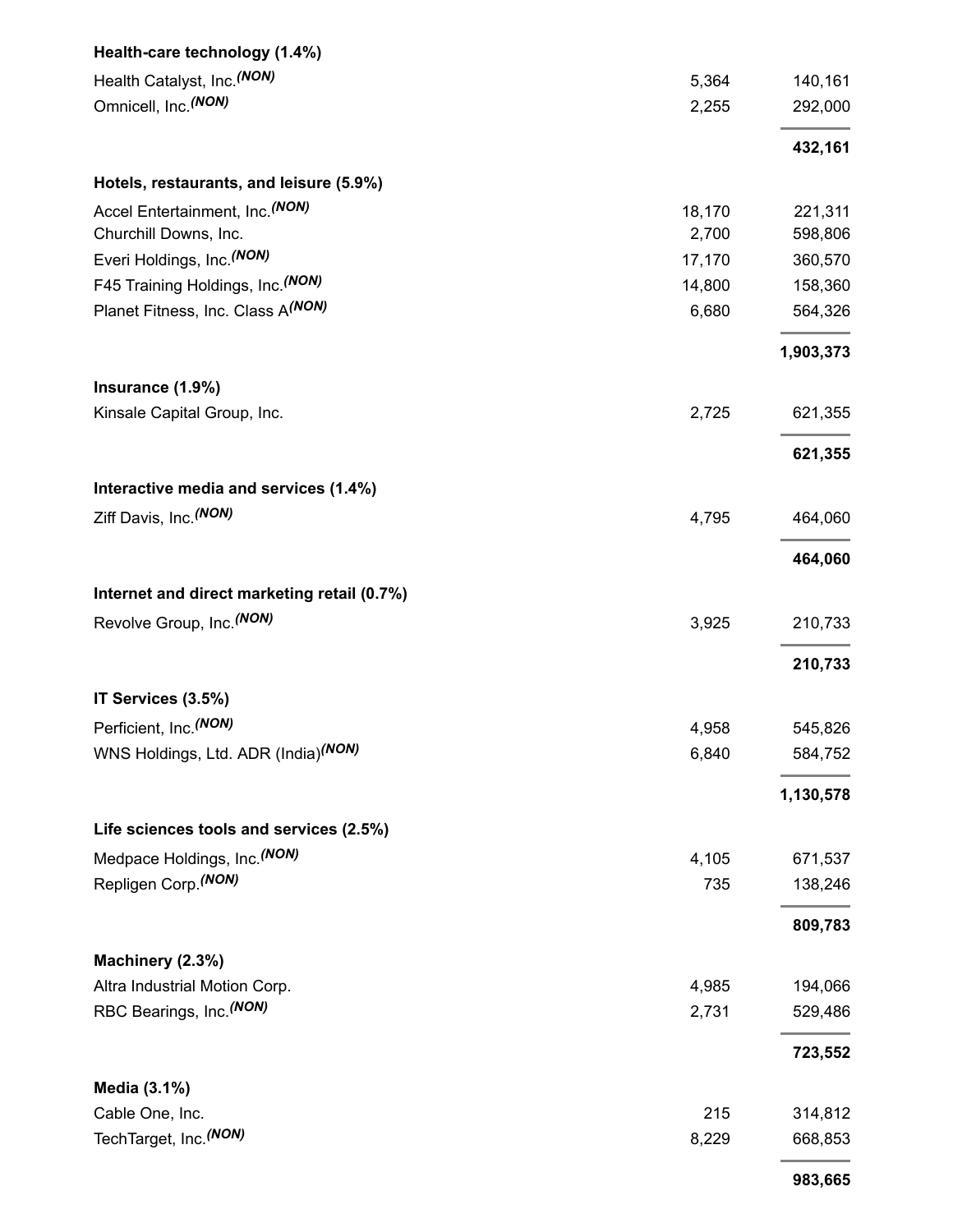| Metals and mining (0.3%)                          |        |           |
|---------------------------------------------------|--------|-----------|
| MP Materials Corp. (NON)                          | 1,840  | 105,506   |
|                                                   |        | 105,506   |
| Oil, gas, and consumable fuels (2.6%)             |        |           |
| Magnolia Oil & Gas Corp. Class A                  | 15,545 | 367,639   |
| Matador Resources Co.                             | 5,885  | 311,787   |
| SM Energy Co.                                     | 4,065  | 158,332   |
|                                                   |        | 837,758   |
| Pharmaceuticals (1.0%)                            |        |           |
| Antares Pharma, Inc. <sup>(NON)</sup>             | 30,450 | 124,845   |
| Pacira BioSciences, Inc <sup>(NON)</sup>          | 2,405  | 183,550   |
|                                                   |        | 308,395   |
| Professional services (1.6%)                      |        |           |
| Korn Ferry                                        | 7,860  | 510,428   |
|                                                   |        | 510,428   |
| Real estate management and development (2.4%)     |        |           |
| Colliers International Group, Inc. (Canada)       | 5,910  | 770,288   |
|                                                   |        | 770,288   |
| Road and rail (4.5%)                              |        |           |
| Saia, Inc. (NON)                                  | 2,080  | 507,146   |
| TFI International, Inc. (Canada)                  | 8,905  | 948,447   |
|                                                   |        | 1,455,593 |
| Semiconductors and semiconductor equipment (5.3%) |        |           |
| Nova, Ltd. (Israel) <sup>(NON)</sup>              | 6,755  | 735,484   |
| Onto Innovation, Inc. (NON)                       | 4,615  | 400,997   |
| Synaptics, Inc. (NON)                             | 1,445  | 288,278   |
| Ultra Clean Holdings, Inc. (NON)                  | 6,747  | 286,005   |
|                                                   |        | 1,710,764 |
| <b>Software (10.9%)</b>                           |        |           |
| Digital Turbine, Inc. (NON)                       | 7,130  | 312,365   |
| Manhattan Associates, Inc. (NON)                  | 4,690  | 650,550   |
| Paylocity Holding Corp. (NON)                     | 2,655  | 546,319   |
| Rapid7, Inc. (NON)                                | 3,280  | 364,867   |
| Sprout Social, Inc. Class A(NON)                  | 2,450  | 196,294   |
| SPS Commerce, Inc. (NON)                          | 3,825  | 501,840   |
| Verra Mobility Corp. (NON)                        | 40,813 | 664,436   |
| Workiva, Inc. (NON)                               | 2,060  | 243,080   |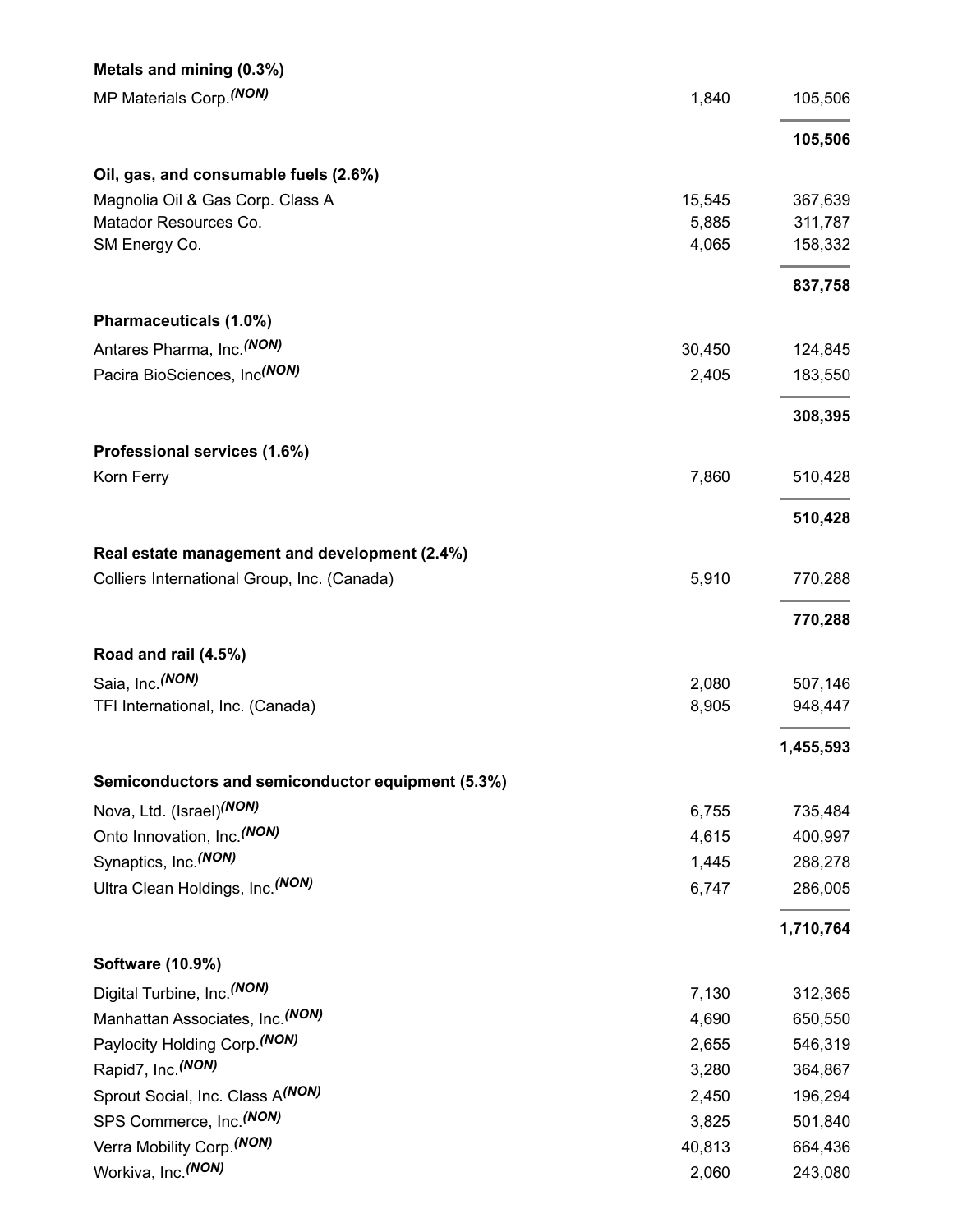|                                            |       | 3,479,751    |
|--------------------------------------------|-------|--------------|
| Specialty retail (5.9%)                    |       |              |
| Boot Barn Holdings, Inc. (NON)             | 9,123 | 864,769      |
| Five Below, Inc. (NON)                     | 3,600 | 570,132      |
| Lithia Motors, Inc.                        | 1,490 | 447,179      |
|                                            |       | 1,882,080    |
| Textiles, apparel, and luxury goods (1.4%) |       |              |
| Deckers Outdoor Corp. (NON)                | 855   | 234,073      |
| Kontoor Brands, Inc.                       | 4,970 | 205,510      |
|                                            |       | 439,583      |
| Thrifts and mortgage finance (0.5%)        |       |              |
| Walker & Dunlop, Inc.                      | 1,253 | 162,163      |
|                                            |       | 162,163      |
| Trading companies and distributors (2.1%)  |       |              |
| Applied Industrial Technologies, Inc.      | 3,535 | 362,903      |
| H&E Equipment Services, Inc.               | 2,010 | 87,475       |
| SiteOne Landscape Supply, Inc. (NON)       | 1,400 | 226,365      |
|                                            |       | 676,743      |
| Total common stocks (cost \$24,097,466)    |       | \$31,635,118 |

## **SHORT-TERM INVESTMENTS (2.7%)** *(a)*

|                                                       | <b>Shares</b> | Value        |
|-------------------------------------------------------|---------------|--------------|
| Putnam Cash Collateral Pool, LLC 0.37% (AFF)          | 355,535       | \$355,535    |
| Putnam Short Term Investment Fund Class P 0.39% (AFF) | 506,828       | 506,828      |
| Total short-term investments (cost \$862,363)         |               | \$862,363    |
| <b>TOTAL INVESTMENTS</b>                              |               |              |
| Total investments (cost \$24,959,829)                 |               | \$32,497,481 |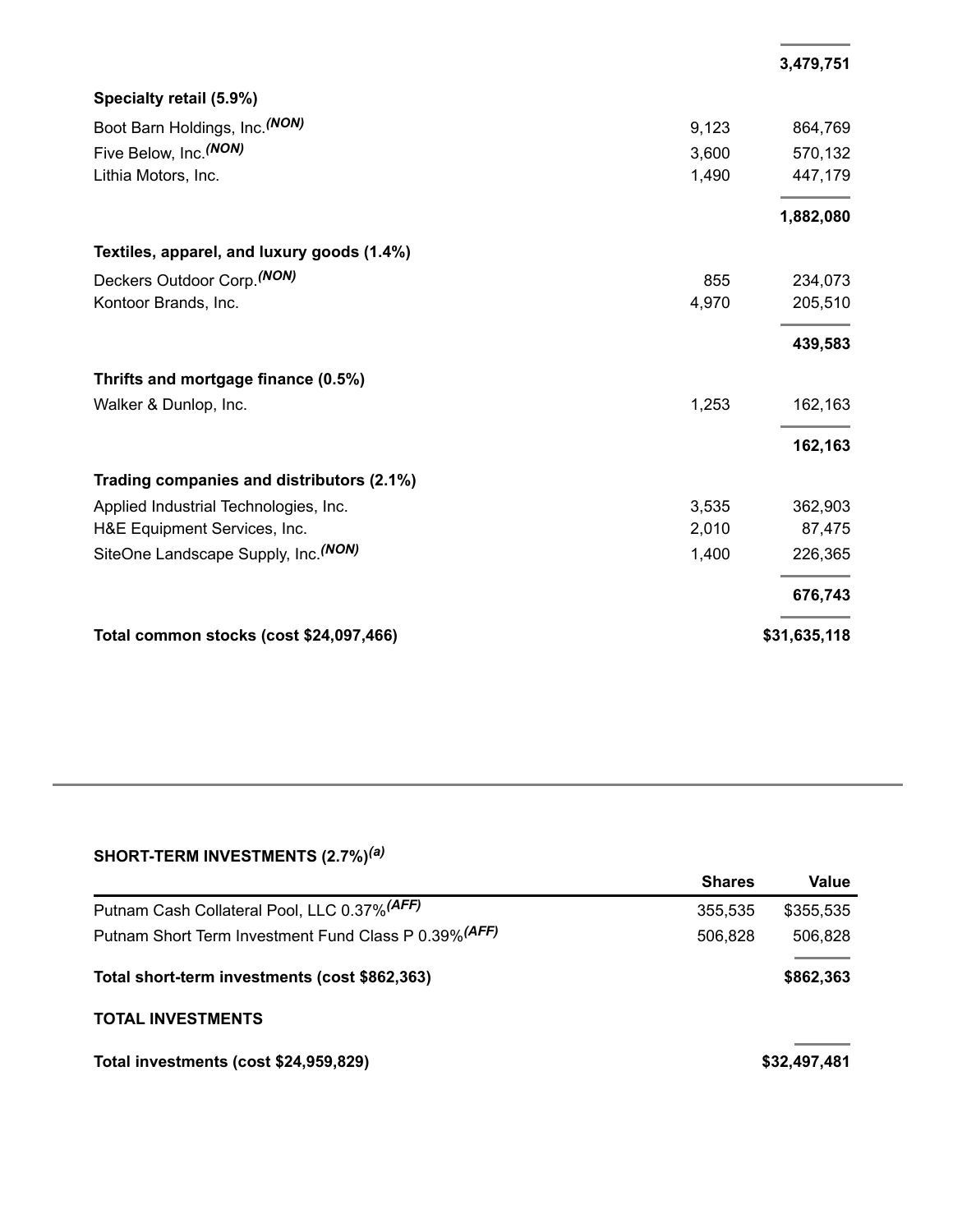## *Key to holding's abbreviations*

ADR American Depository Receipts: Represents ownership of foreign securities on deposit with a custodian bank.

## **Notes to the fund's portfolio**

Unless noted otherwise, the notes to the fund's portfolio are for the close of the fund's reporting period, which ran from January 1, 2022 through March 31, 2022 (the reporting period). Within the following notes to the portfolio, references to "Putnam Management" represent Putnam Investment Management, LLC, the fund's manager, an indirect whollyowned subsidiary of Putnam Investments, LLC, references to "ASC 820" represent Accounting Standards Codification 820 *Fair Value Measurements and Disclosures* and references to "OTC", if any, represent over-the-counter.

- *(a)* Percentages indicated are based on net assets of \$32,069,482.
- *(NON)* This security is non-income-producing.
- *(AFF)* Affiliated company. For investments in Putnam Cash Collateral Pool, LLC and Putnam Short Term Investment Fund, the rate quoted in the security description is the annualized 7-day yield of the fund at the close of the reporting period. Transactions during the period with any company which is under common ownership or control were as follows:

| Name of affiliate                             | <b>Fair value</b><br>as of<br>12/31/21 | <b>Purchase</b><br>cost             | proceeds | Sale Investment<br>income | wharvo<br>outstanding<br>and fair<br>value as of<br>3/31/22 |
|-----------------------------------------------|----------------------------------------|-------------------------------------|----------|---------------------------|-------------------------------------------------------------|
| <b>Short-term investments</b>                 |                                        |                                     |          |                           |                                                             |
| Putnam Cash Collateral<br>Pool, LLC*#         |                                        | \$2,143,385 \$1,427,828 \$3,215,678 |          | \$436                     | \$355,535                                                   |
| <b>Putnam Short Term</b><br>Investment Fund** | 280,216                                | 697,184                             | 470,572  | 73                        | 506,828                                                     |
| Total Short-term<br>investments               |                                        | \$2,423,601 \$2,125,012 \$3,686,250 |          | \$509                     | \$862,363                                                   |

**Shares**

\* The fund may lend securities, through its agent, to qualified borrowers in order to earn additional income. The loans are collateralized by cash in an amount at least equal to the fair value of the securities loaned. The fair value of securities loaned is determined daily and any additional required collateral is allocated to the fund on the next business day. The remaining maturities of the securities lending transactions are considered overnight and continuous. The risk of borrower default will be borne by the fund's agent; the fund will bear the risk of loss with respect to the investment of the cash collateral. The fund receives cash collateral, which is invested in Putnam Cash Collateral Pool, LLC, a limited liability company managed by an affiliate of Putnam Management. Investments in Putnam Cash Collateral Pool, LLC are valued at its closing net asset value each business day. There are no management fees charged to Putnam Cash Collateral Pool, LLC and there were no realized or unrealized gains or losses during the period.

# At the close of the reporting period, the fund received cash collateral of \$355,535 for securities loaned. The rate quoted in the security description is the annualized 7-day yield at the close of the reporting period. At the close of the reporting period, the value of securities loaned amounted to \$350,113.

\*\* Management fees charged to Putnam Short Term Investment Fund have been waived by Putnam Management. There were no realized or unrealized gains or losses during the period.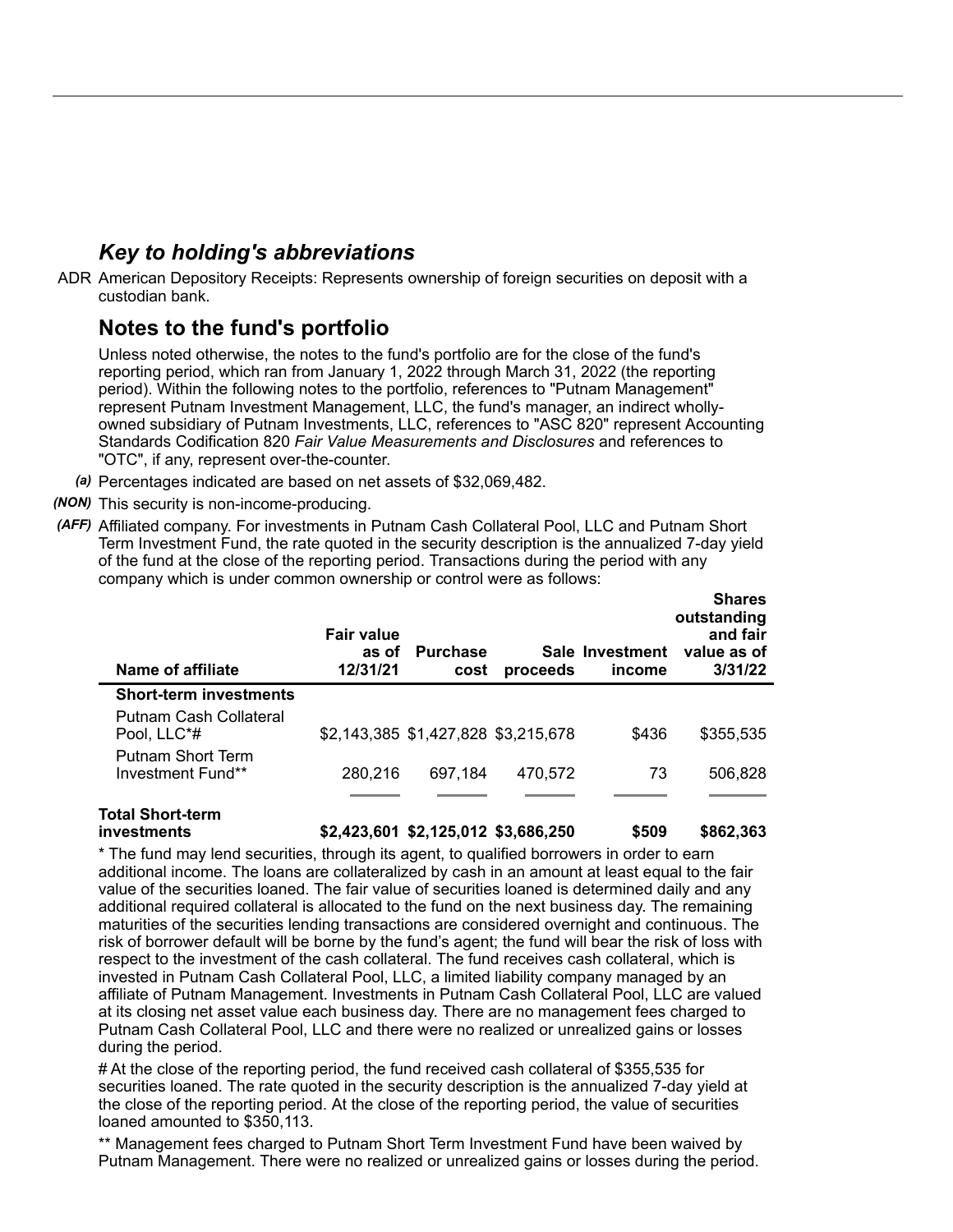**Security valuation:** Portfolio securities and other investments are valued using policies and procedures adopted by the Board of Trustees. The Trustees have formed a Pricing Committee to oversee the implementation of these procedures and have delegated responsibility for valuing the fund's assets in accordance with these procedures to Putnam Management. Putnam Management has established an internal Valuation Committee that is responsible for making fair value determinations, evaluating the effectiveness of the pricing policies of the fund and reporting to the Pricing Committee.

Investments for which market quotations are readily available are valued at the last reported sales price on their principal exchange, or official closing price for certain markets, and are classified as Level 1 securities under ASC 820. If no sales are reported, as in the case of some securities that are traded OTC, a security is valued at its last reported bid price and is generally categorized as a Level 2 security.

Investments in open-end investment companies (excluding exchange-traded funds), if any, which can be classified as Level 1 or Level 2 securities, are valued based on their net asset value. The net asset value of such investment companies equals the total value of their assets less their liabilities and divided by the number of their outstanding shares.

Many securities markets and exchanges outside the U.S. close prior to the scheduled close of the New York Stock Exchange and therefore the closing prices for securities in such markets or on such exchanges may not fully reflect events that occur after such close but before the scheduled close of the New York Stock Exchange. Accordingly, on certain days, the fund will fair value certain foreign equity securities taking into account multiple factors including movements in the U.S. securities markets, currency valuations and comparisons to the valuation of American Depository Receipts, exchange-traded funds and futures contracts. The foreign equity securities, which would generally be classified as Level 1 securities, will be transferred to Level 2 of the fair value hierarchy when they are valued at fair value. The number of days on which fair value prices will be used will depend on market activity and it is possible that fair value prices will be used by the fund to a significant extent. Securities quoted in foreign currencies, if any, are translated into U.S. dollars at the current exchange rate. Short-term securities with remaining maturities of 60 days or less are valued using an independent pricing service approved by the Trustees, and are classified as Level 2 securities.

To the extent a pricing service or dealer is unable to value a security or provides a valuation that Putnam Management does not believe accurately reflects the security's fair value, the security will be valued at fair value by Putnam Management in accordance with policies and procedures approved by the Trustees. Certain investments, including certain restricted and illiquid securities and derivatives, are also valued at fair value following procedures approved by the Trustees. These valuations consider such factors as significant market or specific security events such as interest rate or credit quality changes, various relationships with other securities, discount rates, U.S. Treasury, U.S. swap and credit yields, index levels, convexity exposures, recovery rates, sales and other multiples and resale restrictions. These securities are classified as Level 2 or as Level 3 depending on the priority of the significant inputs.

To assess the continuing appropriateness of fair valuations, the Valuation Committee reviews and affirms the reasonableness of such valuations on a regular basis after considering all relevant information that is reasonably available. Such valuations and procedures are reviewed periodically by the Trustees. The fair value of securities is generally determined as the amount that the fund could reasonably expect to realize from an orderly disposition of such securities over a reasonable period of time. By its nature, a fair value price is a good faith estimate of the value of a security in a current sale and does not reflect an actual market price, which may be different by a material amount.